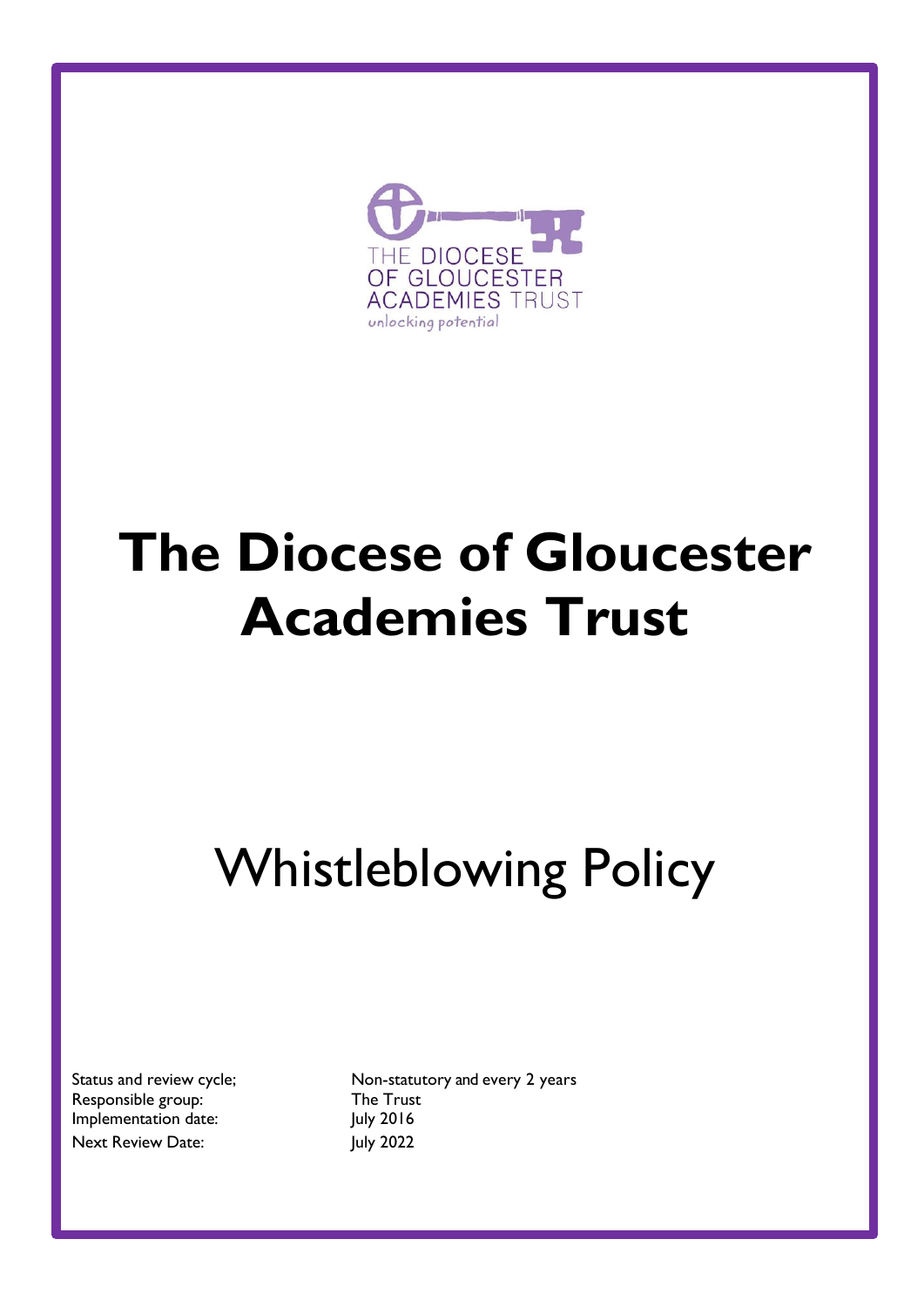# **Diocese of Gloucester Academies Trust**

## **Whistleblowing Policy**

### **Policy Statement**



- 1 The Trust is an organisation with a Christian foundation. The ethos, values and relationships of the Trust, and its associated academies, are central to witnessing to the value of the foundation.
- 2 The Trust is committed to the highest possible standards of openness, probity and accountability. In line with that commitment it encourages employees and others with serious concerns about any aspect of the work of the Trust or one of its academies to come forward and voice those concerns. It recognises that certain cases will have to proceed on a confidential basis. This policy makes it clear that staff can do so without fear of reprisals and is intended to encourage and enable staff to raise serious concerns within the Trust or an academy, rather than overlooking a problem or publicly disclosing the matter.
- 3 **Purpose & Scope:** This policy is intended to provide guidance to Local Governing Bodies and all individuals working for the Trust whether they are employees, contractors, casual staff or agency staff.
- 4 This policy has been introduced in line with the Public Interest Disclosure Act 1998 (PIDA) to enable staff to raise concerns in an appropriate manner [\(www.opsi.gov.uk/acts/acts1998\)](http://www.opsi.gov.uk/acts/acts1998).
- 5 The whistleblowing procedure must always be applied fairly and in accordance with employment law and Trusts' Equal Opportunities Policy.
- 6 Disclosures made under this procedure will be monitored for statistical purposes as required under the PIDA. The details of any disclosure remain confidential.
- 7 Any member of the Trust community or general public is able to 'blow the whistle', however the PIDA only protects employees.

The designated executive member of staff for whistleblowing is: Rachel Howie, Chief Executive Officer

The DGAT Trustee with responsibility for whistleblowing is the Chair of the Trust Board.

The designated member of academy staff for whistleblowing is: [Academy to insert name]

## **Definitions**

- 8 Whistleblowing: Whistleblowing is when an employee reports suspected wrongdoing, or 'qualifying disclosures', at work to their employer.
- 9 Qualifying disclosures: As outlined by PIDA 1998, qualifying disclosures pertain to when any of the following take place:
	- A criminal offence has been committed, is likely to be committed or is being committed
	- A person has failed, is failing or is likely to fail to comply with legal obligation to which they are subject

Responsible Dept: Trust Implementation Date: July16 Policy Review Date: July 2022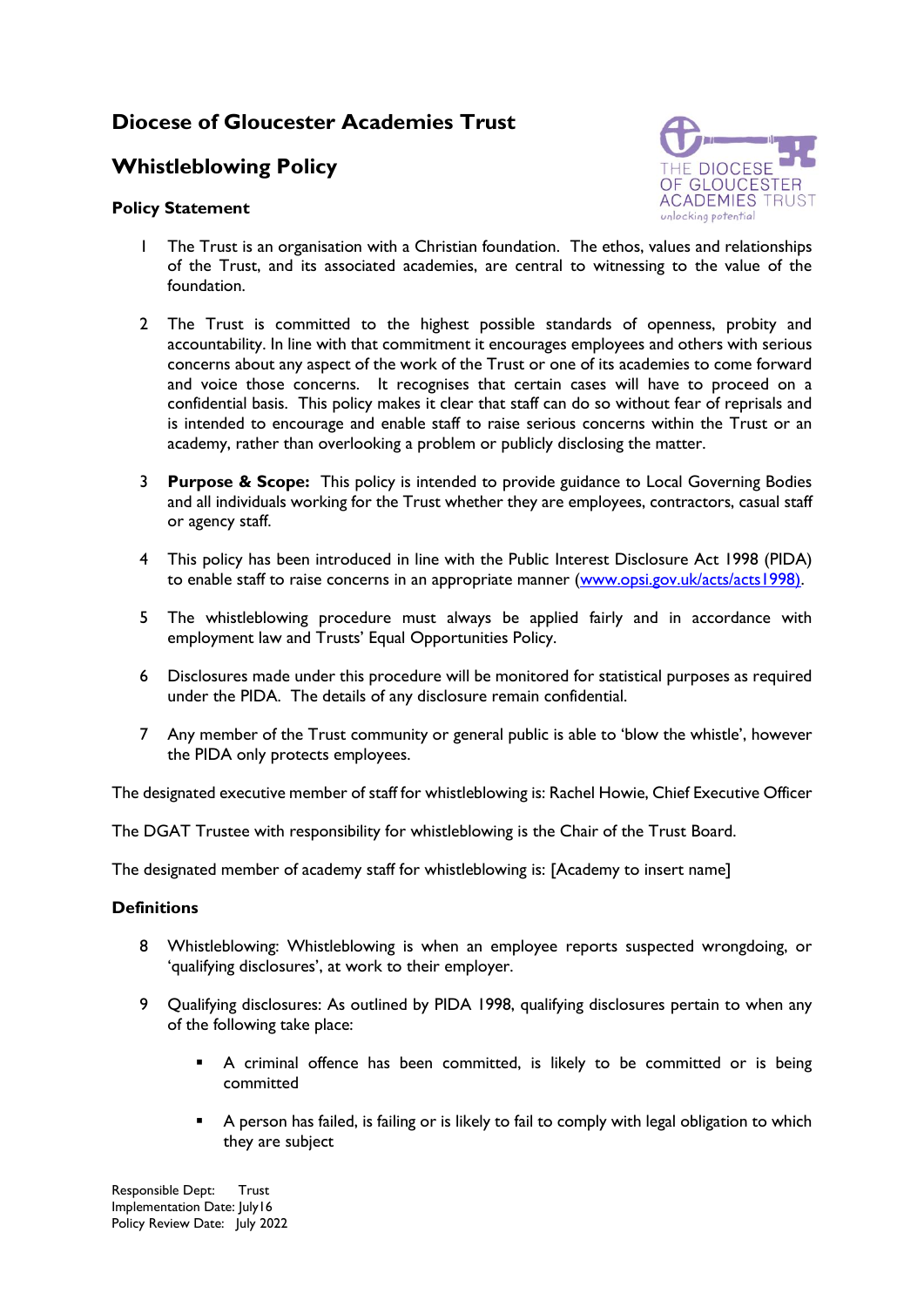- A miscarriage of justice has occurred, is occurring or is likely to occur
- The health or safety of any individuals has been, is being or is likely to be endangered
- The environment has been, is being or is likely to be damaged
- Information tending to show any matter falling within any of the preceding points has been, is being or is likely to be deliberately concealed
- 10 In the public interests means that an individual acted outside of their own personal interest they acted for more than personal gain. It is not necessary for the disclosure to be of interest to the entire public. The following considerations are often used as a test to establish whether something is within the scope of public interest:
	- The number of people in the group whose interests the disclosure served
	- The nature of the interests and the extent by which individuals are affected by the wrongdoing disclosed
	- **The nature of the wrongdoing disclosed**
	- The identity of the alleged wrongdoer
- 11 Blacklisting refers to an individual who is being refused work as they are viewed as a whistleblower.
- 12 Grievances involve someone filing a complaint because they personally have been mistreated in some way – the person making the complaint will have a direct interest in the outcome. It is important to understand the difference between raising a grievance and blowing the whistle. A grievance can be raised using the DGAT Grievance Policy.
- 13 This policy will:
	- Give confidence to members of the TTrust community when raising concerns about conduct or practice that is potentially illegal, corrupt, improper, unsafe or unethical, or which amounts to malpractice or is inconsistent with Trust standards and policies
	- **Provide members of the TTrust community with avenues to raise concerns**
	- Ensure that members of the TTrust community receive a response to the concerns they have raised and feedback on any action taken
	- Offer assurance that members of staff are protected from reprisals or victimisation for whistleblowing action undertaken in good faith and within the meaning of the PIDA
- 14 This policy will not be confused with the procedure on dealing with harassment at work or the Trust's Grievance and Disciplinary Procedures.
- 15 If a concern relates to the safety of a child, the academy Child Protection and Safeguarding Policy must be followed. If the concern is that the child is at risk of immediate or imminent harm, the police must be called without delay.
- 16 Under this policy any of the following can raise a concern:
	- Employees of the Trust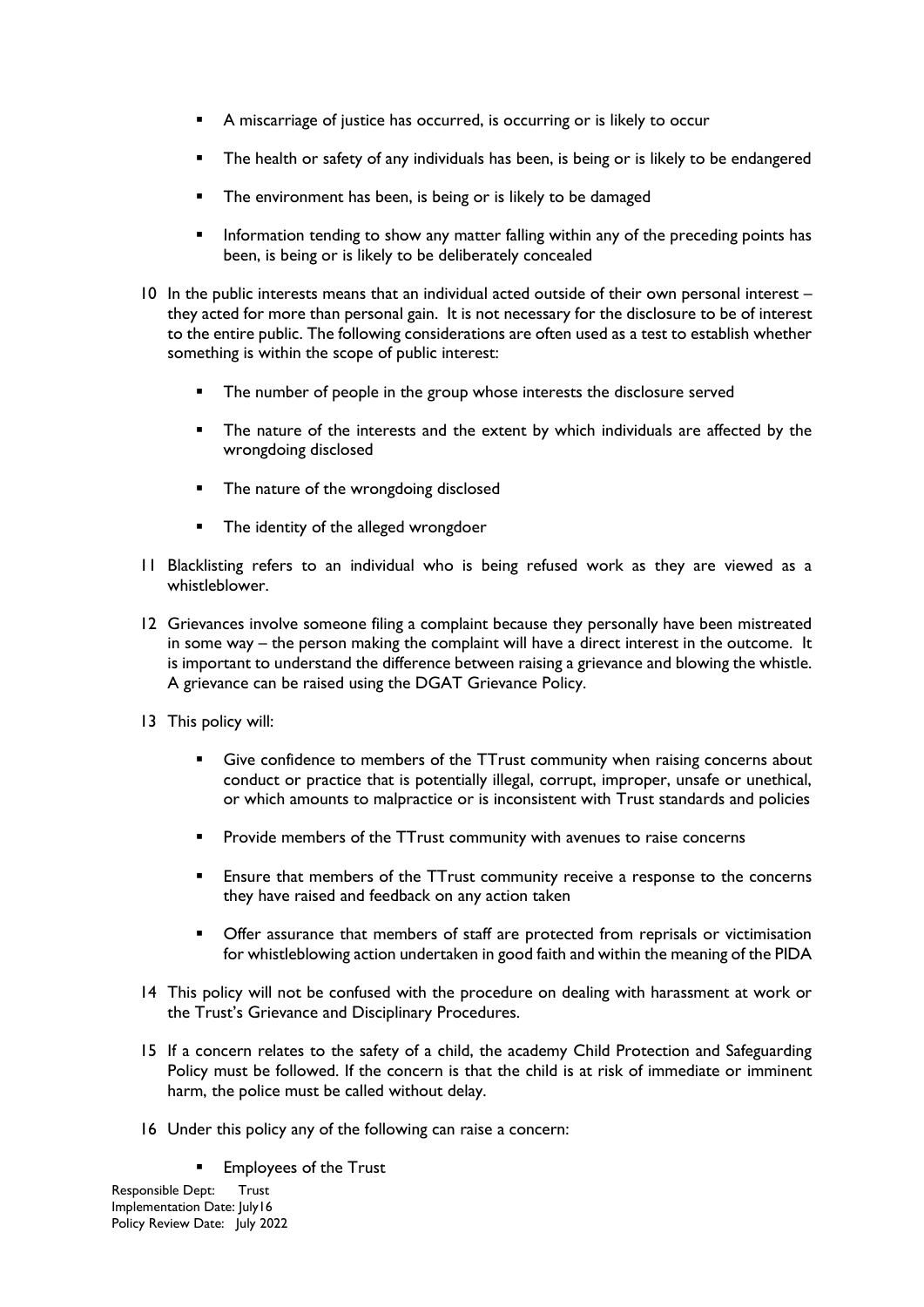- Employees of contractors working for the academy or Trust, for example agency staff, builders and drivers
- Employees of suppliers
- Voluntary workers working within the academies
- A trainee such as a student teacher
- Pupils
- The wider community
- Governors and Trustees
- 17 In reference to the above point, it is worth noting that the PIDA only protects the Trust's employees; however, the Trust will never tolerate harassment or victimisation of a nonemployee for raising concerns.

#### **Harassment and victimisation of staff**

- 18 The Trust recognises that the decision to report a concern can be a difficult one to take, not least because of the fear of reprisal from those responsible for the malpractice or from the Trust as a whole; however, the Trust will not tolerate and such harassment or victimisation and will take appropriate action to protect staff who raise a concern in good faith.
- 19 Staff are protected in law by the PIDA, which gives employees protection from detriment and dismissal where they have made a protected disclosure providing the legal requirements of the Act are satisfied, e.g. the disclosure was in the public interest.
- 20 Any member of staff who victimises or harasses a member of staff as a result of their having raised a concern in accordance with this policy will be dealt with under the Trust's Disciplinary Policy and Procedure

#### **Non-employees**

- 21 The PIDA and the Employment Rights Act 1996 do not protect non-employees as far as whistleblowing is concerned.
- 22 Irrespective of point 20, the Trust will not allow harassment, dismissal or exclusion for any non-employee who raises a genuine concern.
- 23 Where an individual feels that they have been unfairly treated following blowing the whistle, they should use the Trust's Complaints Policy.
- 24 Governors and Trustees are not employees and, while they are responsible for ensuring there is a whistleblowing procedure in place, they are not protected under the PIDA.
- 25 Good practice principles
- 26 The Trust and its academies will implement the core whistleblowing principles, as outlined in the 'Freedom to Speak Up Review', to ensure that whistleblowing procedures are fair, clear and consistent.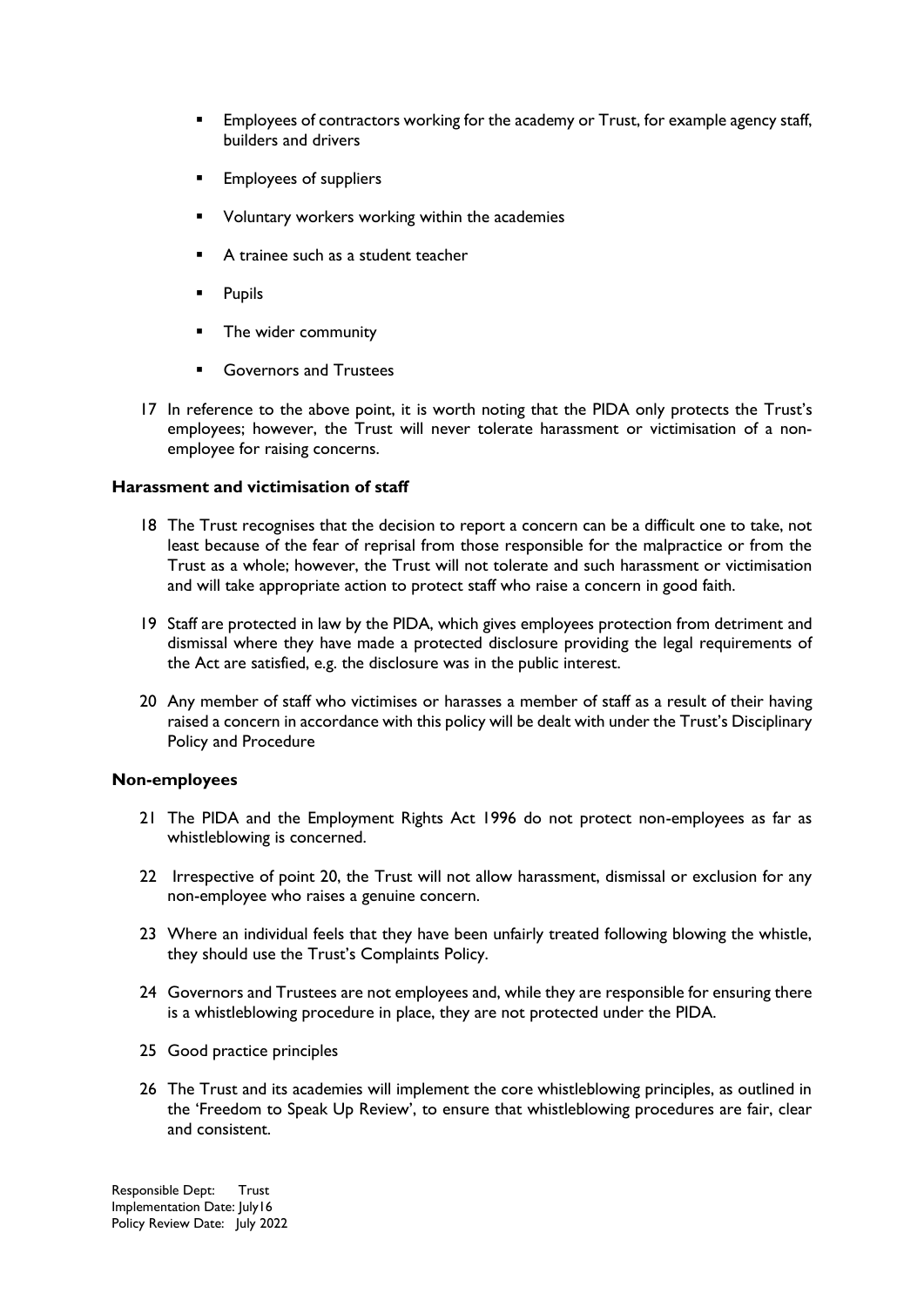- 27 The Trust and its academies will implement a culture of change by ensuring the following principles are reflected in our ethos and values – there will be a culture:
	- **•** Of safety in the Trust and in its academies
	- **Where people feel confident with raising concerns**
	- **Filter** Free from bullying
	- Of visible leadership
	- **Of valuing staff**
	- Of reflective practice
- 28 By providing a clear procedure for mediating and resolving cases, as outlined in the procedure below, the school will ensure that all cases are efficiently handled. This procedure includes:
	- How to raise and report concerns
	- **How investigations will be conducted**
	- How the Trust will mediate and resolve disputes
- 29 The Trust will implement measures to support good practice by ensuring we adhere to the following principles:
	- Offering relevant training to staff
	- Providing the necessary support to staff
	- Providing support to staff who are seeking alternative employment
	- Being transparent
	- Being accountable
	- Conducting an external review of any concerns raised, where necessary
	- Undertaking regulatory action as required
- 30 We will ensure there are particular support measures in place for vulnerable groups by adhering to the following principles:
	- Ensuring non-permanent staff have access to and training on the same principles as permanent staff
	- Ensuring students and trainees are subject to all the safeguarding and whistleblowing principles
	- Ensuring staff from the ethnic minorities are supported, as they may feel particularly vulnerable when raising concerns
	- Ensuring staff are empowered and protected, enabling them to raise concerns freely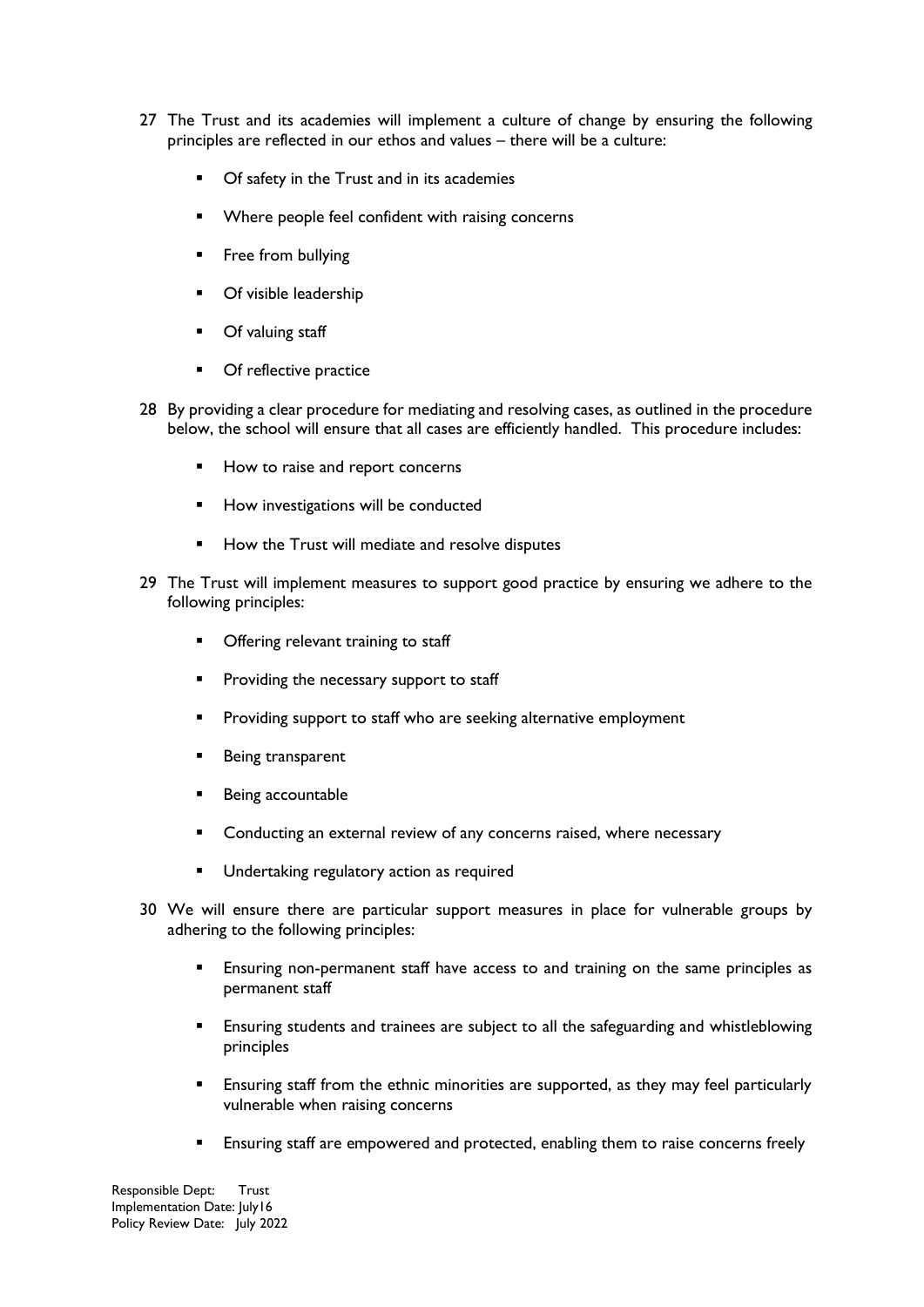### **Procedure**

- 31 When raising concern, individuals will express them in writing to the headteacher.
- 32 If an individual is raising a concern about the headteacher, they should express their concerns in writing to [Insert name] Chair of the Local Governing Board. Where this is the case the Chair of the Local Governing Board will notify the Trust and will take on the headteacher's duties in the 'next steps' section.
- 33 If an individual is raising a concern about a member of the central team, they should express their concerns in writing to Mrs Rachel Howie, Chief Executive Officer (Address: 3 College Green, Gloucester, GL1 2LR).
- 34 If an individual is raising a concern about the Chief Executive Officer, they should express their concerns in writing to Mr Doug Cowper, Chair of the Board of Trustees c/o Address: 3 College Green, Gloucester, GL1 2LR – please mark correspondence as urgent.
- 35 When individuals raise their concern, they will include the following information as far as possible:
	- **The background and history of the concerney**
	- Any relevant names, dates and places
	- The reasons for the concern
- 36 The Trust encourages individuals to let their identity be known when they raise concerns, as anonymous concerns can be challenging to investigate.
- 37 Individuals who would like to seek professional and confidential advice should contact Protect, a registered charity that advises on whistleblowing queries. Access the Protect website here, <https://protect-advice.org.uk/> or contact them on 020 3117 2520.
- 38 Once an individual has raised a concern, the Trust or its academies will be responsible for investigating it.
- 39 In certain instances, it may be appropriate for the individual to raise the concern with an outside agency, e.g. the police, depending on the severity of the concern. Equally it may be appropriate for the individual to request that their trade union raise the matter.

#### **Next steps**

- 40 The headteacher will write to the individual within 10 working days of the initial meeting to confirm that the concern has been received, as well as to indicate proposals for dealing with the matter.
- 41 If no such response is forthcoming the individual should inform the Chair of the Local Governing Board, in writing, of the disclosure. This letter should be copied into the registered address for the Trust and made for the attention of the Chief Executive Officer (Address: 3 College Green, Gloucester, GL1 2LR).
- 42 The individual can expect a response detailing any action taken or further steps within 10 working days from the Chair of the Local Governing Board becoming aware of the disclosure.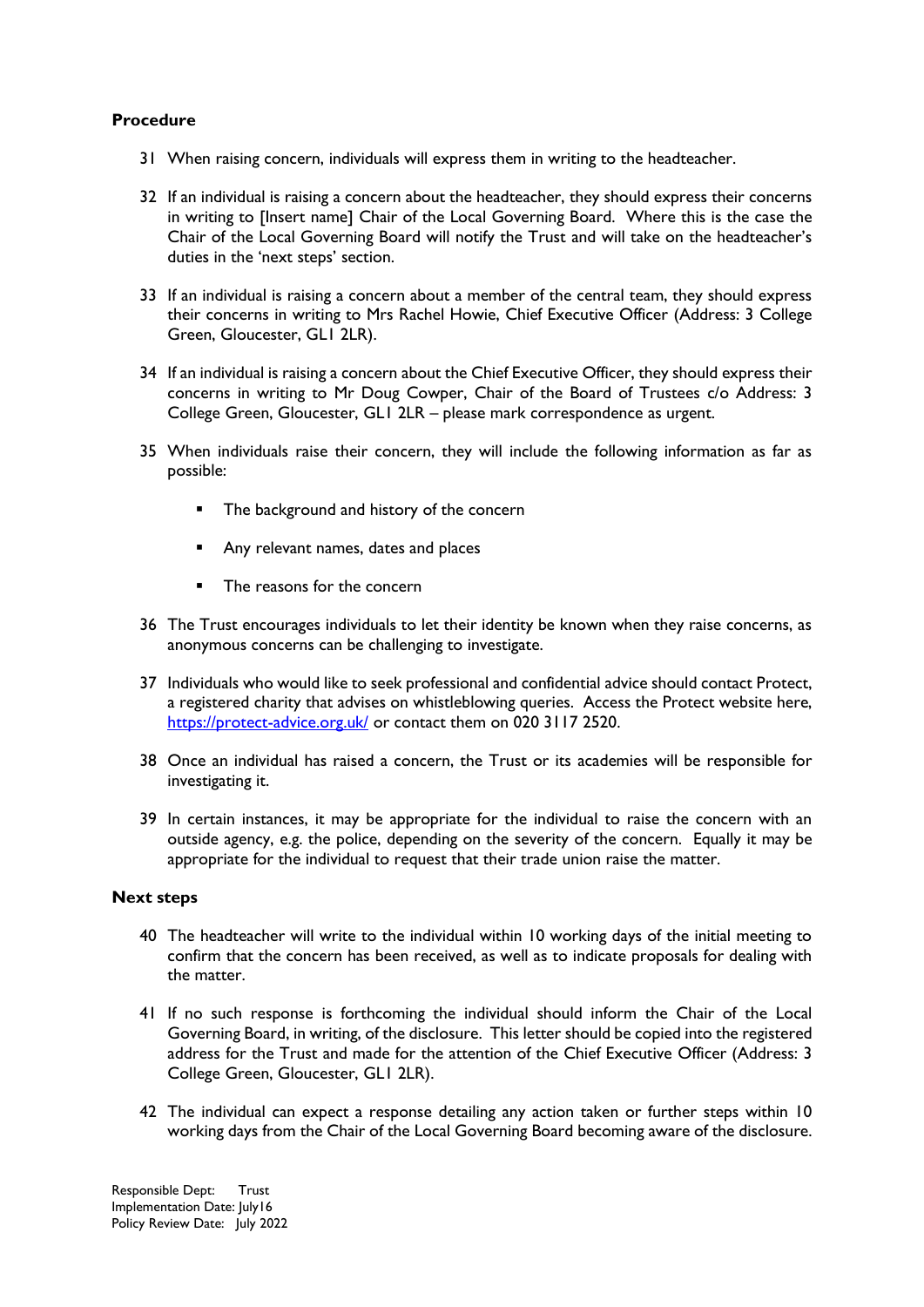- 43 The initial stage will be an interview with the whistleblower, which will normally happen within 10 working days, of the concern being raised or earlier if there is an immediate danger, and then an assessment of further action will be discussed. During this initial stage, the headteacher will establish if:
	- **There ae grounds for a concern and that it is genuine**
	- The concern was raised in accordance with this policy
- 44 During the initial interview, the headteacher will request the individual puts their concerns in writing, if they have not already done so. The headteacher will write a summary of the concern if the individual is unable to put it in writing.
- 45 The headteacher will explain the following to anybody raising a concern:
	- How they will communicate with the complainant throughout the process. It should be noted, the need for confidentiality may prevent the academy giving the complainant specific details of any necessary investigation or any necessary disciplinary action taken as a result of the concern
	- That the complainant's identity will be kept confidential from the alleged wrongdoer
	- That the Local Governing Board and the Trust will do everything in their power to protect the complainant from discrimination
	- That, if the concern is not confirmed, no disciplinary action will be taken against the complainant, if the concern is genuine
	- If clear evidence is uncovered that the complainant's concern is malicious or unfounded, disciplinary action may be brought against them
- 46 If an investigation is carried out, the whistleblower will be informed of the final outcome.
- 47 A record will be kept of the seriousness of the issues raised and the credibility of the concern. All records will be kept confidential and will be stored in line with the Trust's Records Management Policy.
- 48 It may be possible for the concern to be resolved simply, by agreeing the necessary action or explaining procedures to the alleged wrongdoer; however, depending on the severity and nature of the concern, it may:
	- Be investigated by management, an external audit or through the disciplinary process
	- Be referred to the police or an external auditor
	- Form the subject of an independent inquiry
- 49 If the investigating officer needs to talk to the whistleblower, they are permitted to be accompanied by a trade union representative, a professional association representative, a friend or a fellow member of staff not involved in the area of work that the concern relates to. This person will provide support only and will not be allowed to become involved in the proceedings.
- 50 Within 10 working days of the meeting, the person investigating the issue will recommend to the Principal, or appropriate person, one or more of the following: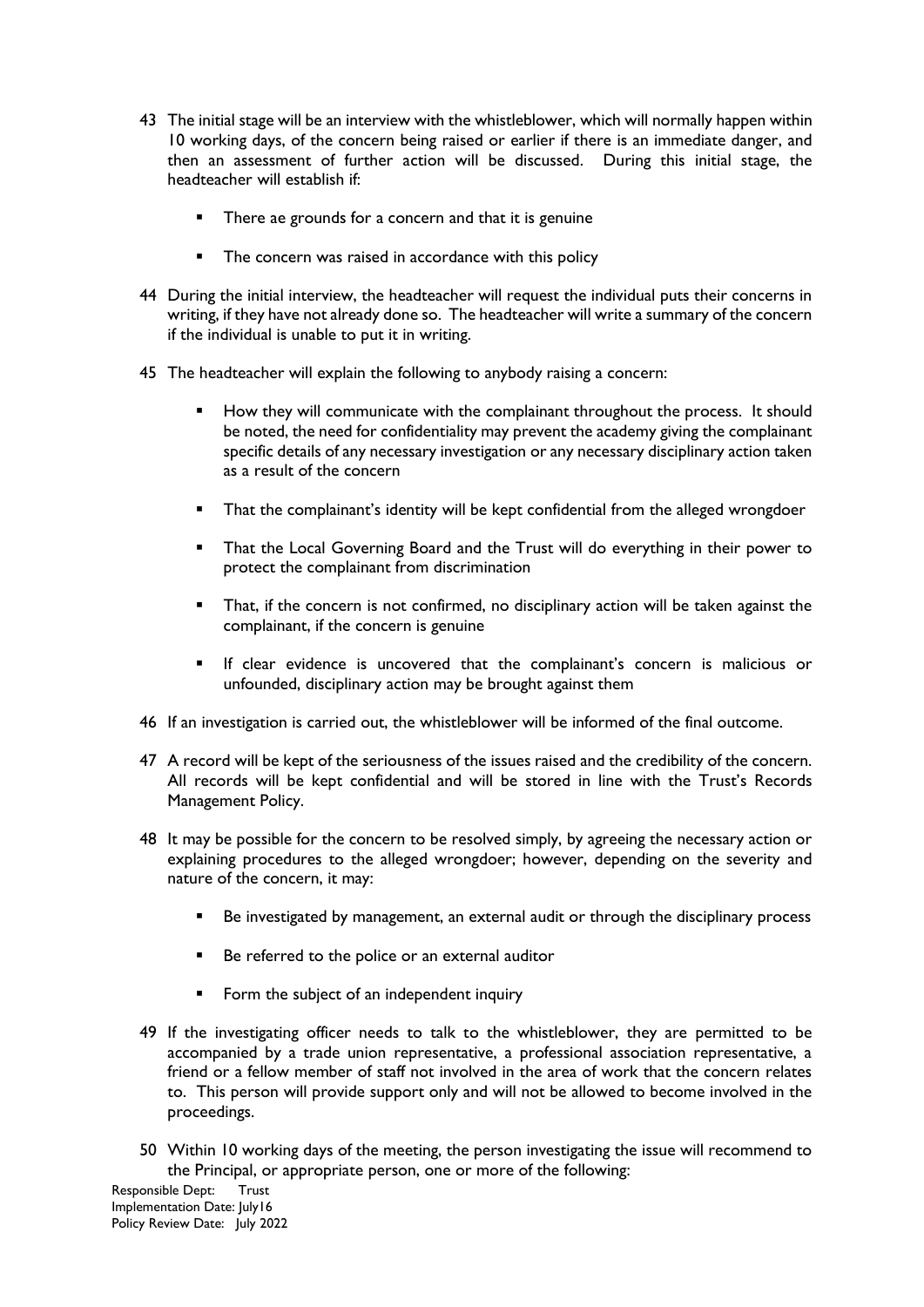- The matter be investigated internally
- The matter be investigated by an external person to the academy appointed by the **Trust**
- The matter be reported to an external body and / or immediately to the Trust
- No further action be taken
- 51 The grounds on which no further action is taken may include:
	- The person investigating is satisfied that, on the balance of probabilities, there is no evidence that wrongdoing has occurred, is occurring or is likely to occur.
	- **The matter is already ( or has been) the subject of proceedings under one of the** Trust's other procedures or policies.
	- **The matter concerned is already the subject of legal proceedings, or has already been** referred on to appropriate agencies or public authority or is already under investigation.
- 52 The recipient of the recommendation will ensure that it is implemented unless there is good reason for not doing so in whole or in part. Such a reason will be reported (as appropriate) to the next meeting of the Local Governing Board and / or Trust.
- 53 The conclusion of any agreed investigation will be reported by the person investigating the concern in writing within twenty eight days and a copy passed to the CEO. In the event of an investigation related to the CEO, a copy of the final report will be passed to the Chair of the Board of Trustees.
- 54 A record will be made of the nature and outcome of the concern. The purpose of this is to ensure that a central record is kept, which can be cross-referenced with other complaints, to monito any patterns of concern across the academy and to assist in monitoring the procedure.
- 55 The whistleblower will be informed of the results of the investigation, and any action that is proposed will be subject to third party rights. Where action is not taken, the individual will be given an explanation.
- 56 If a DGAT member of staff does not receive a response in line with this policy the member of staff shall be entitled to notify a relevant and appropriate body outside the academy which may include:
	- The Academy Trust (the Chief Executive Officer or the Chief Operating Officer at 3 College Green, Gloucester, GL1 2LR)
	- The Health and Safety Executive
	- The Education and Skills Funding Agency
	- The Environment Agency
	- The Information Commissioner
	- **The Department for Education**

Responsible Dept: Trust Implementation Date: July16 Policy Review Date: July 2022